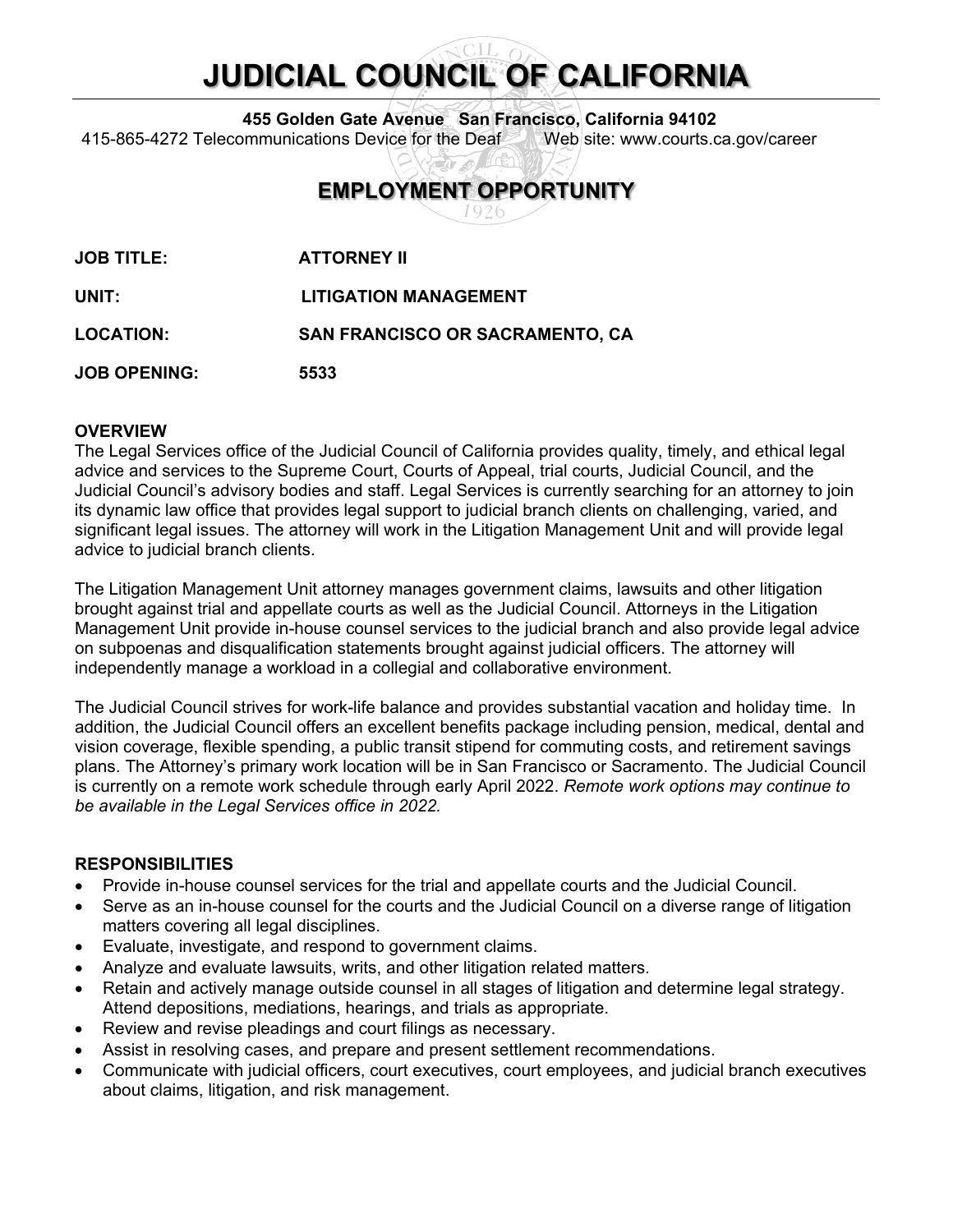- Conduct legal research and analysis and provide legal advice and opinions.
- Provide risk management advice as appropriate.
- Prepare reports regarding litigation, government claims, and Litigation Management Program as appropriate.
- Perform additional responsibilities, depending on background and experience that may be of direct service to the courts and the Judicial Council. Attorney may be called upon to assist other Legal Services units in areas of labor and employment, legal opinions, transactions, and real estate.

#### **MINIMUM QUALIFICATIONS**

#### EDUCATION AND EXPERIENCE

Juris Doctor, and four (4) years of relevant post-bar legal experience as a practicing attorney.

After passing the state bar, work experience as a Law Clerk to a federal judge prior to formal state bar admission will be considered qualifying experience.

# **LICENSING AND CERTIFICATIONS**

Current active membership with the State Bar of California

# **DESIRABLE QUALIFICATIONS**

- Extensive experience in general litigation;
- Experience in multiple legal disciplines;
- Significant experience with legal research, writing, analysis, and drafting legal documents, opinions, guides, correspondence, memorandums, and reports; and
- Experience in or with the public sector.

# **SKILLS**

- Excellent critical thinking, problem solving capabilities, and judgment;
- Superior communication, interpersonal, diplomacy, and public speaking skills;
- Ability to present issues and advocate positions clearly, concisely, and logically;
- Ability to manage workloads, coordinate deadlines, and prioritize competing demands;
- Ability to work autonomously while being a team player with a positive and enthusiastic attitude;
- Ability to listen to and consider different points of view;
- Ability to building consensus and resolve conflicts; and
- Ability to maintain effective working relationships.

#### **KNOWLEDGE OF**

- Applicable federal, state, and local laws, codes, regulations, and/or ordinances;
- Substantive and procedural principles of California and federal statutory and case law;
- Principles and methods of legal research and analysis;
- Methods of electronic legal research;
- Principles and methods of legal writing;
- Rules of civil procedure and conduct of proceedings in California courts:
- Principles of constitutional, statutory, and case law;
- Principles and methods of litigation management, as assigned; and
- Applicable business equipment and desktop applications.

#### **HOW TO APPLY**

To ensure consideration of your application for the earliest round of interviews, please apply by 5:00 P.M. on **Tuesday, March 22, 2022**. This position requires the submission of our official application, a resume, and a response to the supplemental question.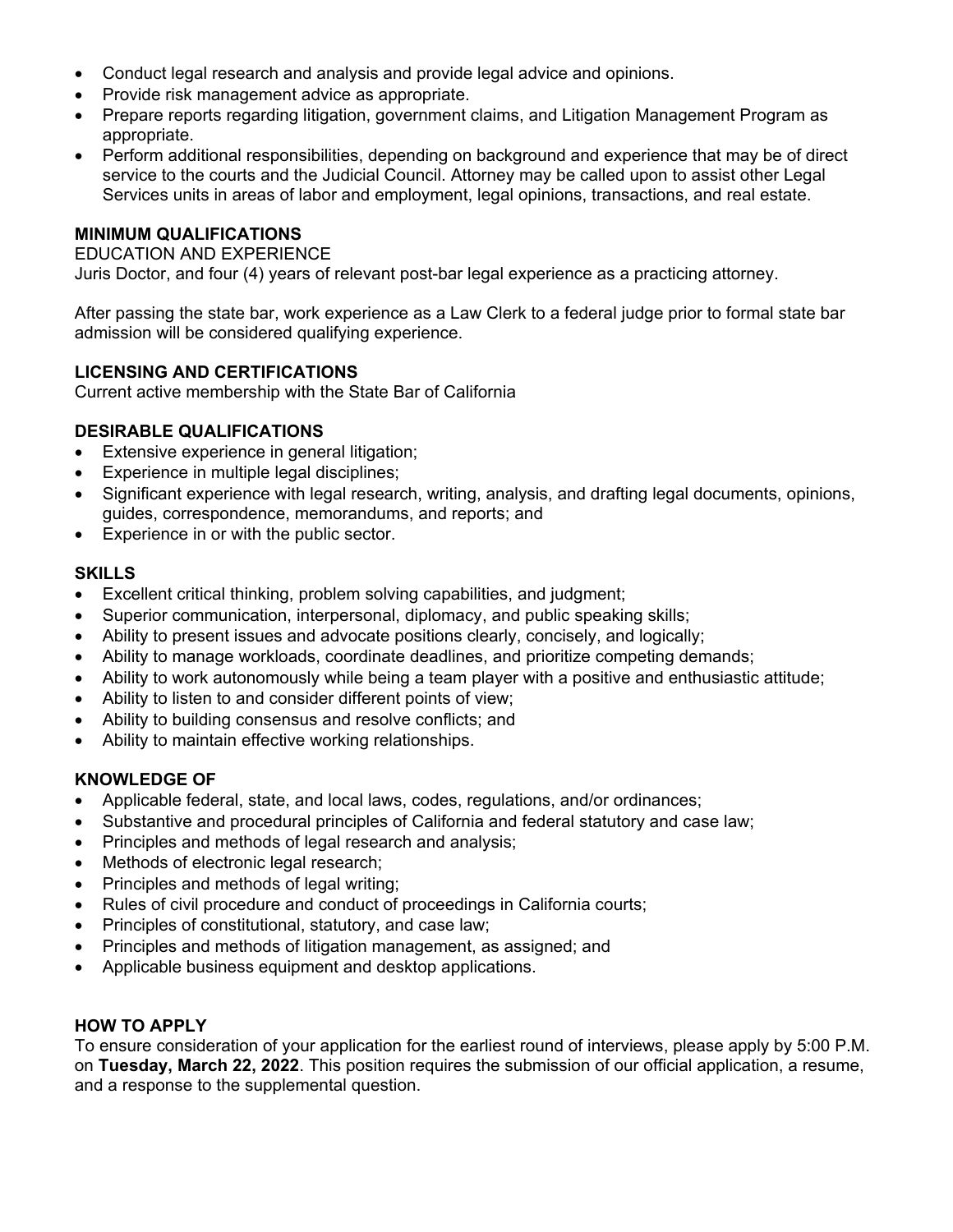[INTERNAL] To complete an online application, please click the Apply Now button.

[EXTERNAL] To complete the online application, please visit to<https://www.courts.ca.gov/careers.htm> and search for **JO#5533**.

The Judicial Council provides reasonable accommodation to applicants with disabilities who request such accommodation. Reasonable accommodation needs should be requested through Human Resources at (415) 865-4260. Telecommunications Device for the Deaf (415) 865-4272.

# **OTHER**

As a condition of employment, employees must provide proof of full vaccination against COVID-19 or undergo weekly COVID-19 testing. Proof of vaccination, if submitted, must be received before the start date. If you have questions about these requirements, you may confidentially submit them to Human Resources at [idm@jud.ca.gov.](mailto:idm@jud.ca.gov)

Additionally, if you are selected for hire, verification of employment eligibility or authorization to work in the United States will be required.

# **PAY & BENEFITS**

Monthly Salary Range: \$11,949 - \$14,337 per month

# **Some highlights of our benefits package include:**

- Health/Dental/Vision benefits program
- 13 paid holidays per calendar year
- Choice of Annual Leave or Sick/Vacation Leave
- 1 personal holiday per year
- \$130 transit pass subsidy per month
- Pre-Tax Parking Savings Program
- CalPERS Retirement Plan
- 401(k) and 457 deferred compensation plans
- Employee Assistance Program
- Basic Life and AD&D Insurance
- FlexElect Program
- Long Term Care Disability (employee paid/optional)
- Group Legal Plan (employee paid/optional)

# **The Judicial Council of California Is an Equal Opportunity Employer.**